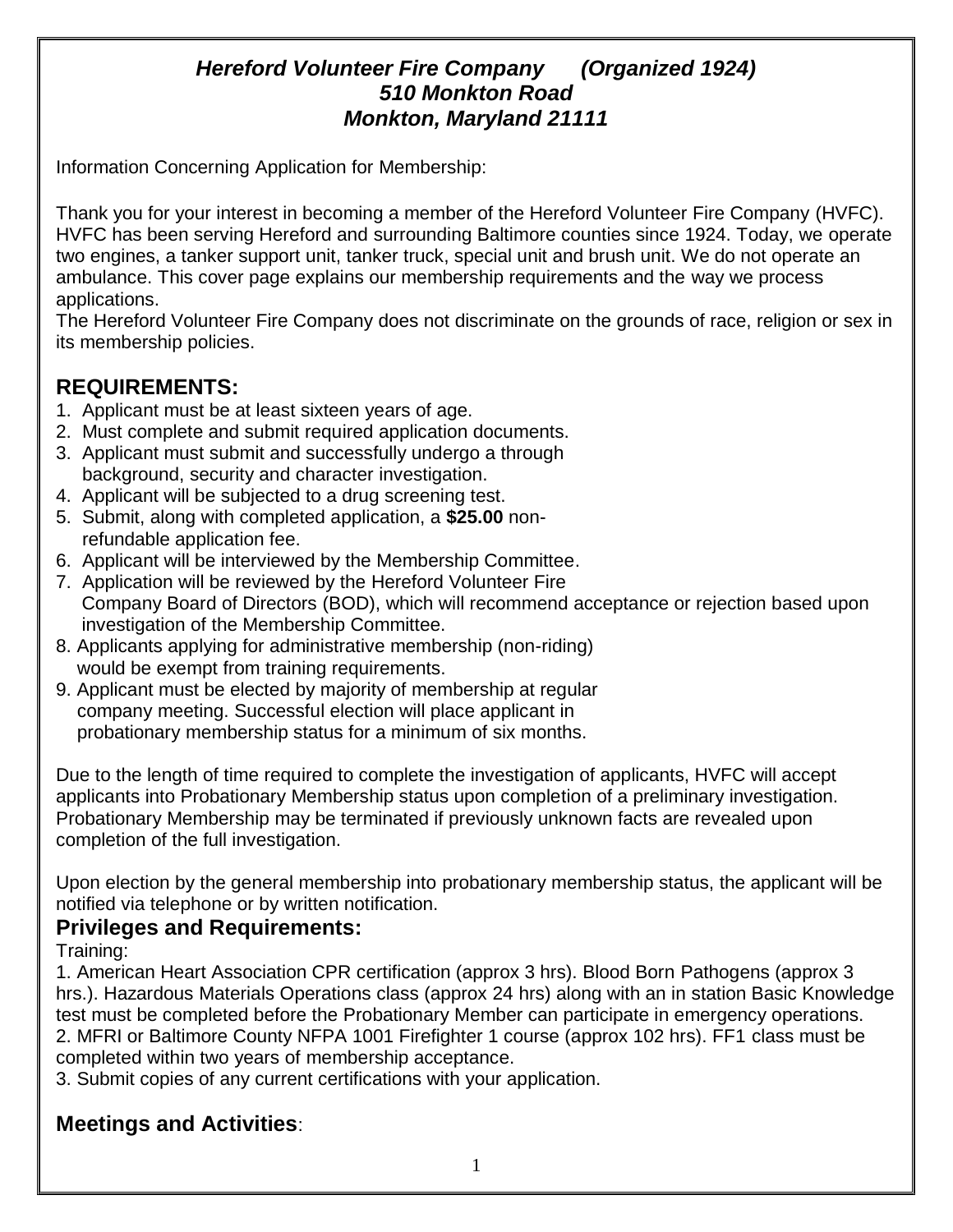- 1. Probationary members are expected to participate in the activities of the company, but may not;
- a. Vote in elections or other matters of the Company
- b. Drive any company vehicles
- c. Have MVA issued fire tags

#### Running Gear:

1. Probationary members will be issued all necessary protective turn-out gear, or they may purchase their own (providing the gear meets or exceeds NFPA or company specifications).

2. Probationary members may purchase uniforms and insignias, in conformation to Company specifications, with permission of company officer. It is not easy to be a successful member of a large and busy Volunteer Fire Company such as HVFC. We place many demands on the time and energy of our members. For those who are successful, the rewards are great, measured not in gold, but rather in the satisfaction in completing the difficult and dangerous tasks. And of course, helping your neighbors and community. We

wish you great success!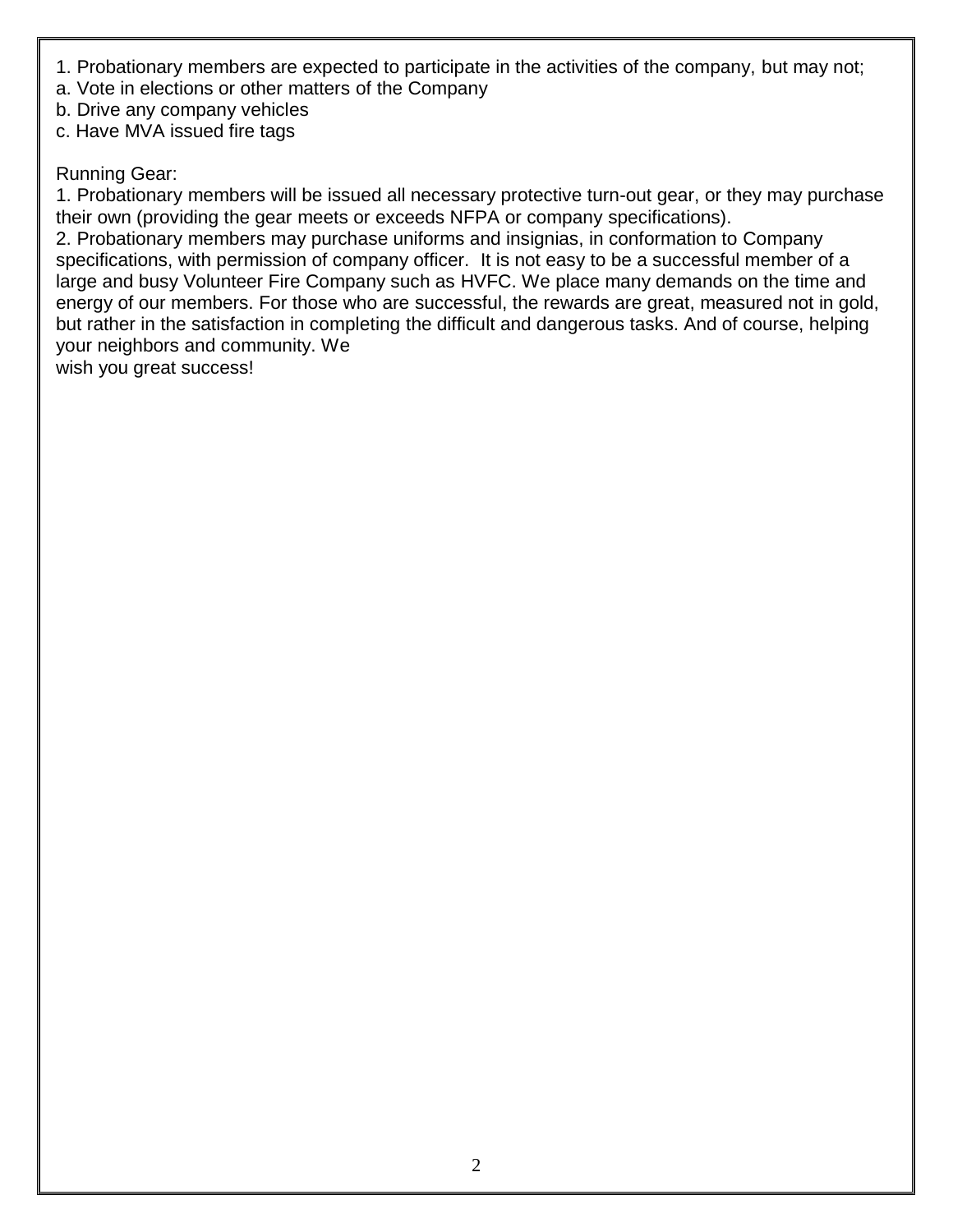| 510 Monkton Road<br>Monkton, Maryland 21111                                                                                                                                                                                    |  |  |  |  |  |  |
|--------------------------------------------------------------------------------------------------------------------------------------------------------------------------------------------------------------------------------|--|--|--|--|--|--|
| Application for Membership: (Please Print Clearly)                                                                                                                                                                             |  |  |  |  |  |  |
|                                                                                                                                                                                                                                |  |  |  |  |  |  |
| Position Applying For: Firefighter: ________ Administrative________ Both_______                                                                                                                                                |  |  |  |  |  |  |
| Applicant Name: 1 AST FIRST<br>MIDDLE INITIAL                                                                                                                                                                                  |  |  |  |  |  |  |
| LOSAP Number: (If Applicable) ________________                                                                                                                                                                                 |  |  |  |  |  |  |
| Street Address<br><b>City</b><br><b>State</b><br>Zip                                                                                                                                                                           |  |  |  |  |  |  |
|                                                                                                                                                                                                                                |  |  |  |  |  |  |
|                                                                                                                                                                                                                                |  |  |  |  |  |  |
| SS #: ______-- ________ -- _____________ Date of Birth _____/_____/_________ Age_______                                                                                                                                        |  |  |  |  |  |  |
|                                                                                                                                                                                                                                |  |  |  |  |  |  |
| Martial Status: Married ____ Single ____ Divorced ____                                                                                                                                                                         |  |  |  |  |  |  |
| Widow / Widower:                                                                                                                                                                                                               |  |  |  |  |  |  |
| Current US Citizen?: Yes ___/ No____ If no, what country? _______________________                                                                                                                                              |  |  |  |  |  |  |
| Drivers License Number & Class: National According to the Contract of the Contract of the Contract of the Contract of the Contract of the Contract of the Contract of the Contract of the Contract of the Contract of the Cont |  |  |  |  |  |  |
|                                                                                                                                                                                                                                |  |  |  |  |  |  |
| Has your driver's license ever been suspended or revoked?: Yes ___/ No___                                                                                                                                                      |  |  |  |  |  |  |
|                                                                                                                                                                                                                                |  |  |  |  |  |  |
|                                                                                                                                                                                                                                |  |  |  |  |  |  |
|                                                                                                                                                                                                                                |  |  |  |  |  |  |
|                                                                                                                                                                                                                                |  |  |  |  |  |  |
| If still attending school (up thru grade 12) provide a copy of you most recent transcripts.                                                                                                                                    |  |  |  |  |  |  |
|                                                                                                                                                                                                                                |  |  |  |  |  |  |
|                                                                                                                                                                                                                                |  |  |  |  |  |  |
| 3                                                                                                                                                                                                                              |  |  |  |  |  |  |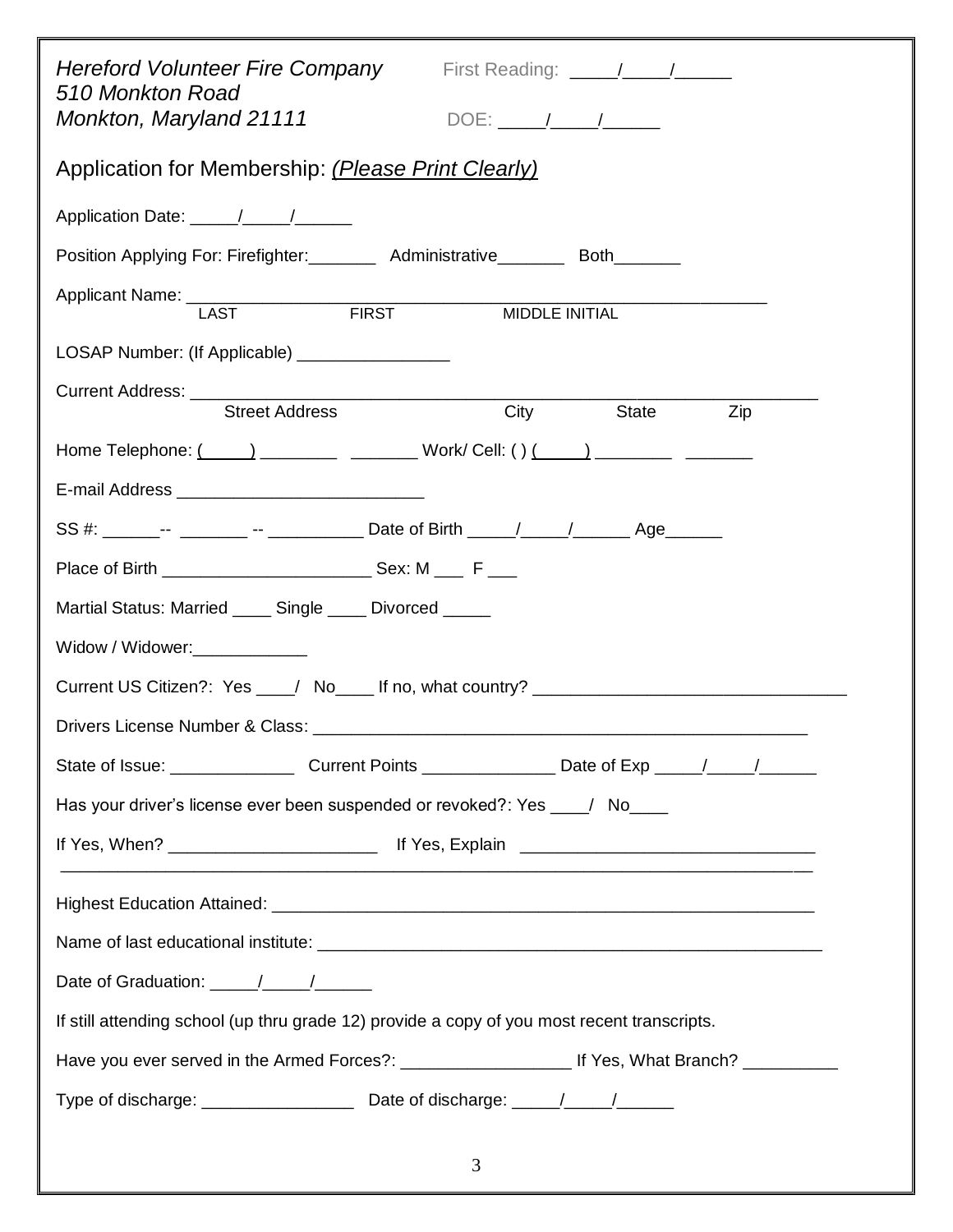| <b>Address</b>                                                                                                                                                                                                                                        | $\overline{City}$ | <b>State</b>   | Zip |                        | Telephone                    |
|-------------------------------------------------------------------------------------------------------------------------------------------------------------------------------------------------------------------------------------------------------|-------------------|----------------|-----|------------------------|------------------------------|
| Current Employment Dates: From: ____/____/_____to: ____/____/_____/______________                                                                                                                                                                     |                   |                |     |                        |                              |
| Employment information for the past five (5) years:                                                                                                                                                                                                   |                   |                |     |                        |                              |
| Name<br><u> 2000 - Jan Sarajević, prijeka i postao da na svoji s postava i postava i postava i postava i postava i postav</u><br><u> 1989 - Jan James James James James James James James James James James James James James James James James J</u> | Address           |                |     | From<br>$\overline{1}$ | To                           |
| In Case of Emergency Notify:                                                                                                                                                                                                                          |                   |                |     |                        |                              |
| <b>Address</b>                                                                                                                                                                                                                                        | City              | <b>State</b>   |     | Zip)                   | v(<br><b>Telephone Numbe</b> |
| Were you ever arrested or in the custody of any law enforcement agency in connection with the charging of a<br>crime or delinquent act? Yes ___/ No____                                                                                               |                   |                |     |                        |                              |
| Have you ever been convicted of a criminal act or have criminal charges pending? Yes ___/ No___                                                                                                                                                       |                   |                |     |                        |                              |
| References: Please provide five (5) persons not related to you whom you have known for at least 3 years,<br>Only one which currently belongs to HVFC.<br><b>Name</b>                                                                                  | Address           |                |     |                        | Telephone                    |
| 1                                                                                                                                                                                                                                                     |                   |                |     |                        |                              |
| $\overline{2}$<br>$\overline{3}$                                                                                                                                                                                                                      |                   |                |     |                        |                              |
| <u> 1989 - Andrea Santa Andrea Santa Andrea Santa Andrea Santa Andrea Santa Andrea Santa Andrea Santa Andrea San</u><br>$\overline{4}$                                                                                                                |                   |                |     |                        |                              |
| 5                                                                                                                                                                                                                                                     |                   |                |     |                        |                              |
| Do you belong to any other organizations? Yes ___/ No___ (Do not include other fire companies)                                                                                                                                                        |                   |                |     |                        |                              |
| Are you a member of any Fire, EMS or Rescue Department? Yes ___/ No____                                                                                                                                                                               |                   |                |     |                        |                              |
| (If Yes in Baltimore County insert LOSAP Number) ____________                                                                                                                                                                                         |                   |                |     |                        |                              |
| Have you previously belonged to any other Fire Department of Fire Company? Yes ___/ No___<br>Career _______ Volunteer ______                                                                                                                          |                   |                |     |                        |                              |
|                                                                                                                                                                                                                                                       |                   |                |     |                        |                              |
|                                                                                                                                                                                                                                                       |                   | $\overline{4}$ |     |                        |                              |